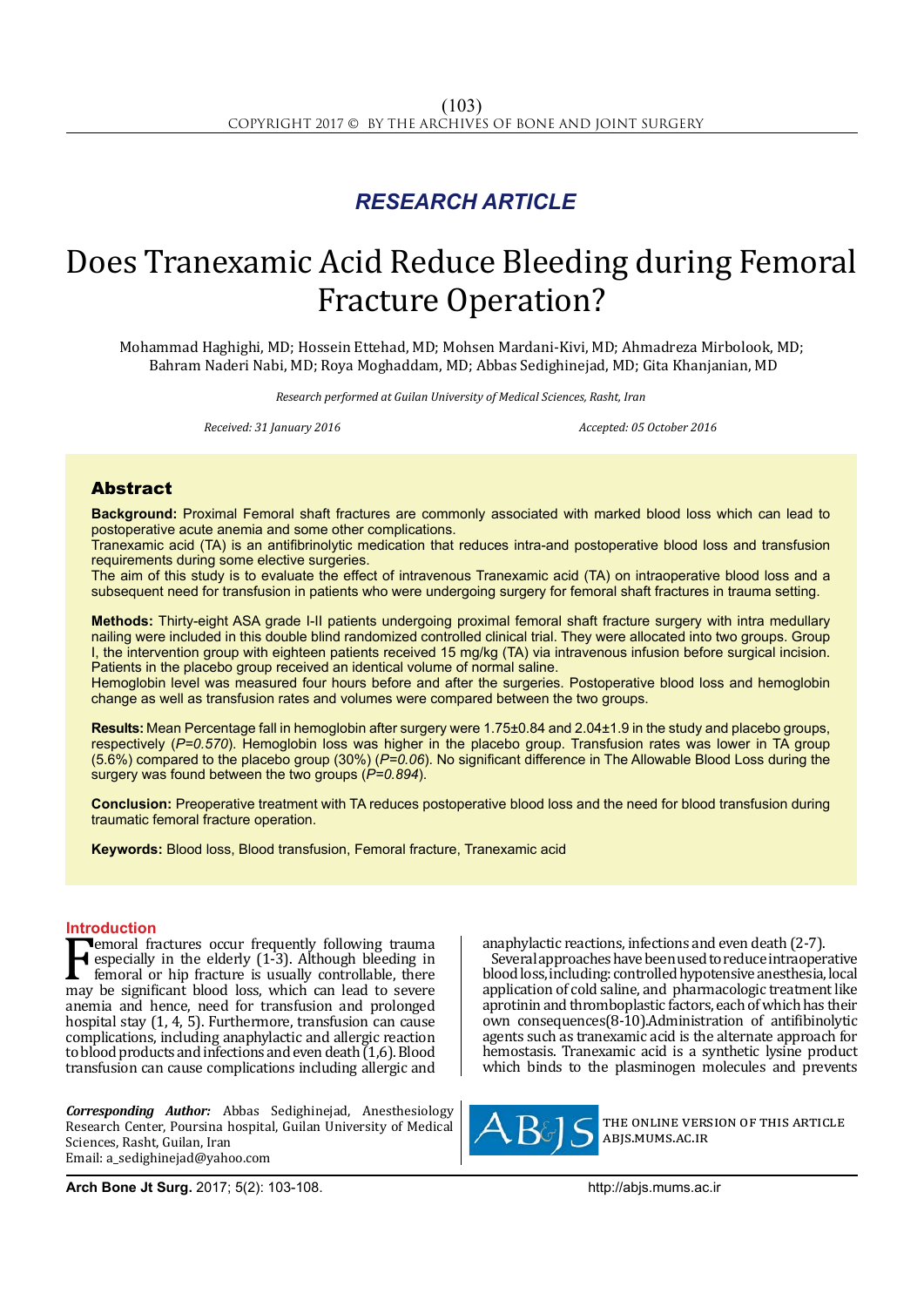fibrin clots to dissolve (1, 4, 6, 7, 11). More than 95% of the TA is exerted unchanged through the urine. Although TA is generally well tolerated, however, it can cause uncommon dose dependent side effects including nausea, vomiting, diarrhea, headache, blurred vision, and vertigo. Hypotension can occur suddenly after rapid infusion and in rare cases, thromboembolism may be seen (12-15). TA is an easy accessible and cost effective treatment that has been used in gynecological and obstetric, urologic, orthopedic, spinal and thoracic surgeries and has reduced the amount of blood loss and subsequent need for blood transfusion; However, there are limited data on its use in femoral fracture surgeries (9, 16, 17).The current study was designed to assess the efficacy of TA in decreasing the Hb loss and need for transfusion in patients undergoing femoral shaft fracture surgery.

#### **Materials and Methods**

Thirty eight patients aged between 20-50 year old (ASA grade I-II) referring to Poursina Hospital, Rasht Iran, undergoing surgery for femoral fracture with intramedullary nailing were included in this double blind randomized controlled trial study (IRCTregistered code: 201104256280 NI). The ethic committee at our hospital and all patients signed a written informed consent approved the study. Coronary artery disease, history of arterial fibrillation, thrombophilia, chronic renal failure, hemoglobin<10 g/dl, thromboembolic episodes (DVT or pulmonary embolus), taking anticoagulant medication or oral contraceptive pills (OCP) and allergy to TA, presence of subarachnoid hemorrhage (SAH), pregnancy and breast feeding were defined as the exclusion criteria. All patients were examined the day before surgery; their heights and weights were recorded, and the necessary test for transfusion and blood reservation were done. Rapid infusion of TA can lead to gastrointestinal disorder such as nausea, vomiting and hypotension; Therefore, we infused TA slowly in our cases (4).

#### *Patients Randomization*

Patients were allocated into two groups based on randomized block method. Group I patients received 15 mg/ kg intravenous tranexamic acid (Caspian, Iran) injections dissolved in 100 ml normal saline and 20 min before skin incision; while Group II patients received identical volumes of normal saline (14). Routine monitoring including oninvasive blood pressure (NIBP), electrocardiogram (ECG) and pulse oximetry were performed every five minutes. All patients received midazolam (0.03 mg/kg) and fentanyl (2 mg/kg) as premedication. The surgery was performed under general anesthesia. The induction of anesthesia was accomplished with propofol (2 mg/kg) followed by cisatracurium (0.2 mg/kg) and then tracheal intubation was performed. Anesthesia was maintained with administration of 1-1.2% isoflurane and 10 mg atracurium every 30minutes.

Replacement fluid therapy with crystalloid solution was done according to the calculated maintenance therapy, fluid deficit and third space loss in both groups. Packed red blood cells were transfused based on Allowable Blood loss (ABL) and recorded in milliliters in cases of need for blood transfusion. Neuromuscular reversal agents were

administered at the end of the surgery after recording the vital signs. Postoperative hemoglobin concentration was measured four hours after readmission at the orthopedic ward. The amount of transfused Red Blood Cell during the hospital stay was recorded in milliliters.

The total amount of blood transfusion during operation and four hours after the surgery was measured and considered in the formula. The total hemoglobin concentration, before and four hours after the surgery, was calculated based on Nadler et al formula; then, data was compared between the groups.

PBV=Patient Total Blood Volume= $(K_1 \times H_{(m)}) + (K_2 \times W_{(kg)})$  $+K_3$ ... (Equation 1) Where:

For men: K<sub>1</sub>=0.3669, K<sub>2</sub>=0.03219, K<sub>3</sub>=0.6041 For women: K<sub>1</sub>=03361, K<sub>2</sub>=0.03308, K<sub>3</sub>=0.1833

Blood Loss=Change in Blood Volume+Transfused Volume . . . (Equation 2)

Change in Blood Volume=( $Hct_{\text{preop}}-Hct_{\text{postop}}$ )/Hct<sub>Mean</sub> . . . (Equation 3)

#### *Statistical Analysis*

Data analysis was performed using SPSS, version 16.0. The independent t-test, MANOVA, Mann-whitney U test, and chi-square test were used for the statistical analyses. Also, *P< 0.05* was considered as significant.

#### **Results**

Forty patients were enrolled in the study. Two patients refused to participate in the study. The demographic data were similar in both groups; there were no significant differences in the mean age (*P=0.652*), weight (*P=0.463*), body mass index (BMI)(*P=0.540*), gender (*P=0.931*), the American society of anesthesiologists (ASA) class (*P=0.654*), pre- and post-op hemoglobin level (*P=0.46*7 and *P=0.864* respectively), mean arterial pressure before the surgery (*P=0.476*), heart rate before anesthesia (*P=0.746*), duration of anesthesia and surgery (*P=0.551*  and *P=0.199* respectively), and allowable blood loss during the surgery between the two groups (*P= 0.894*) [Tables 1, 2]. No significant difference was found between the groups in the drain blood volume four hours after entrance to the ward (*P=0.295*) [Figures 1, 2].

Although the mean fall in hemoglobin concentration in placebo group was higher than the test group, however, the difference was not statistically significant (*P= 0.570*) [Figure 3; Table 3]. The difference in transfusion rate between the placebo group (30%) and study group (5.6%) was not statistically significant (*P=0.06*). Although the surgeon satisfaction level was higher in the study group (94.4%) compared to the placebo group (80%), the difference was not statistically significant. It was noteworthy that no dissatisfaction (lower than medium level) was reported in both two groups [Table 2].

Independent T-test showed a significant difference in mean arterial pressure (MAP) between the groups (*P=0.026*). In addition, heart rate changes before and four hours after the surgery, were similar in both groups with no significant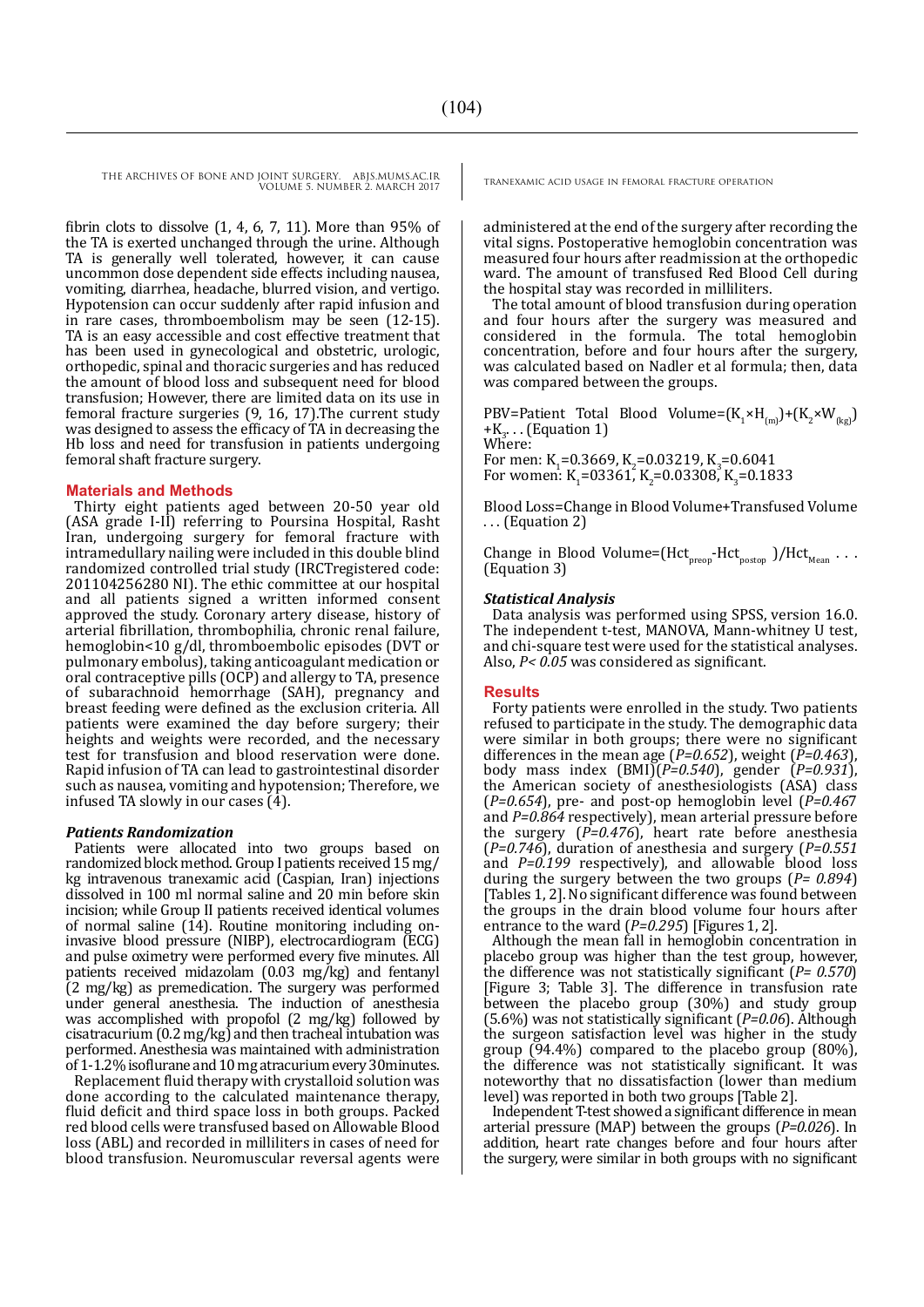tranexamic acid usage in femoral fracture operation THE ARCHIVES OF BONE AND JOINT SURGERY. ABJS.MUMS.AC.IR VOLUME 5. NUMBER 2. MARCH 2017

#### **Table 1. Demographic Characteristics**

|                              |         | Groups               |                  | P value |  |
|------------------------------|---------|----------------------|------------------|---------|--|
|                              |         | <b>TA</b><br>Placebo |                  |         |  |
| Age (year)                   |         | $66.15 \pm 8.51$     | 65.11±4.89       | 0.652   |  |
| Gender                       | Male    | 17(%85.0)            | 14(77.8%)        | 0.931   |  |
|                              | Female  | 3(%15.0)             | 4(22%)           |         |  |
| $BMI^*$                      |         | $25.47 \pm 2.53$     | $25.35 \pm 5.75$ | 0.540   |  |
| ASA Class **                 | class 1 | 0(%0.0)              | 0(%0.0)          | 0.654   |  |
|                              | class 2 | 15(%75.0)            | 15(83.3%)        |         |  |
|                              | class 3 | 5(%25.0)             | $3(16.6\%)$      |         |  |
| Time of surgery (min)        |         | 115.00±66.47         | 93.89±16.94      | 0.199   |  |
| Duration of anesthesia (min) |         | 144.50±69.17         | 133.89±29.68     | 0.551   |  |

\*BMI, body mass index; \*\*ASA, the American society of anesthesiologists

#### **Table 2. Allowable Blood Loss, Amount of Bleeding and Transfusion and Surgeon Satisfaction**

| The variables                                      |                      | Groups              |                      |         |       |  |
|----------------------------------------------------|----------------------|---------------------|----------------------|---------|-------|--|
|                                                    | <b>Placebo Group</b> | <b>TXA Group</b>    | Total                | P value |       |  |
| ABL intraoperative (ml)                            |                      | 850.55±460.75**     | 830.22±476.22        | 840.92  | 0.894 |  |
| Blood in Vacuum 4h after transferring to ward (ml) |                      | 242.72±211.02       | 179.55±143.80        | 209.47  | 0.295 |  |
|                                                    | No need transfusion  | 14(%70.0)           | 17(%94.4)            | 0.061   | 0.061 |  |
| Transfusion received units P/C*                    | Need to transfusion  | $6(\frac{6}{30.0})$ | $1(\frac{965.6}{9})$ | 0.173   |       |  |
| Crystalloid Infusion (L) Induction to ward         |                      | $2.42 \pm 0.90$     | $2.53 \pm 0.55$      | 2.47    | 0.643 |  |
|                                                    | good                 | 16±80.0             | $17+94.4$            | 0.194   |       |  |
| <b>Surgeon Satisfaction</b>                        | moderate             | 4(%20.0)            | $1(\frac{965.6}{9})$ | 5       | 0.194 |  |

\* Packed Red Blood Cell, \*\*Mean±Sd



**Figure 1. Comparing the hemodynamic changes. Figure 2. Comparing the changes in HR.**

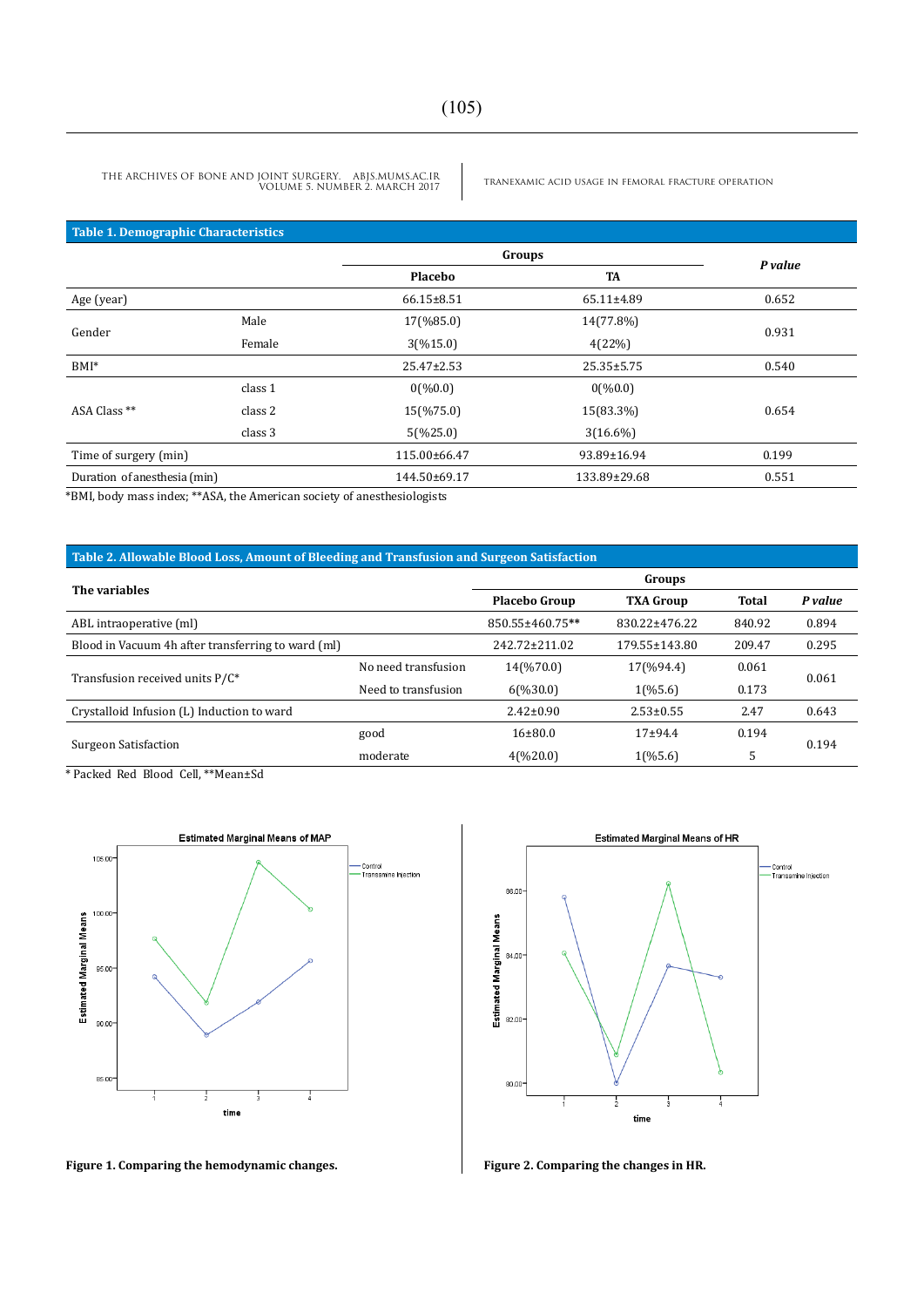| <b>Table 3. Hemoglobin and Hemodynamic Changes</b> |                          |    |        |                       |         |  |  |  |  |
|----------------------------------------------------|--------------------------|----|--------|-----------------------|---------|--|--|--|--|
|                                                    | <b>Groups Statistics</b> |    |        |                       |         |  |  |  |  |
|                                                    | Groups                   | N  | Mean   | <b>Std. Deviation</b> | P value |  |  |  |  |
|                                                    | Placebo Group            | 20 | 12.62  | 1.94                  | 0.744   |  |  |  |  |
| Hb(mg) (Initial Level)                             | <b>TXA Group</b>         | 18 | 12.42  | 1.76                  |         |  |  |  |  |
|                                                    | Placebo Group            | 20 | 12.41  | 1.69                  | 0.467   |  |  |  |  |
| Hb(mg) (Before Surgery)                            | TXA*** Group             | 18 | 12.02  | 1.52                  |         |  |  |  |  |
| $Hb(mg)$ 4h In ward                                | Placebo Group            | 20 | 10.37  | 1.58                  | 0.864   |  |  |  |  |
|                                                    | <b>TXA Group</b>         | 18 | 10.27  | 1.90                  |         |  |  |  |  |
| Hemoglobin Changes During The Surgery              | Placebo Group            | 20 | 2.04   | 1.97                  | 0.570   |  |  |  |  |
|                                                    | <b>TXA Group</b>         | 18 | 1.75   | 0.74                  |         |  |  |  |  |
| MAP* before induction                              | Placebo Group            | 20 | 94.20  | 14.08                 | 0.476   |  |  |  |  |
|                                                    | <b>TXA Group</b>         | 18 | 97.67  | 15.61                 |         |  |  |  |  |
|                                                    | Placebo Group            | 20 | 88.90  | 17.11                 | 0.592   |  |  |  |  |
| MAP (0.5 h) after surgery                          | <b>TXA Group</b>         | 18 | 91.83  | 16.24                 |         |  |  |  |  |
|                                                    | Placebo Group            | 20 | 91.90  | 16.26                 | 0.026   |  |  |  |  |
| MAP before transferring to recovery                | <b>TXA Group</b>         | 18 | 104.61 | 17.54                 |         |  |  |  |  |
| MAP 4 h in ward                                    | Placebo Group            | 20 | 95.65  | 13.96                 | 0.318   |  |  |  |  |
|                                                    | <b>TXA Group</b>         | 18 | 100.33 | 14.54                 |         |  |  |  |  |
| HR** before induction                              | Placebo Group            | 20 | 85.80  | 18.18                 | 0.746   |  |  |  |  |
|                                                    | <b>TXA Group</b>         | 18 | 84.06  | 14.19                 |         |  |  |  |  |
|                                                    | Placebo Group            | 20 | 80.00  | 17.97                 | 0.870   |  |  |  |  |
| HR 0.5 h after surgery                             | <b>TXA Group</b>         | 18 | 80.89  | 15.00                 |         |  |  |  |  |
|                                                    | Placebo Group            | 20 | 83.65  | 20.81                 | 0.679   |  |  |  |  |
| HR before transferring to recovery                 | <b>TXA Group</b>         | 18 | 86.22  | 16.71                 |         |  |  |  |  |
| HR 4 hr In ward                                    | Placebo Group            | 20 | 83.30  | 14.62                 |         |  |  |  |  |
|                                                    | <b>TXA Group</b>         | 18 | 80.33  | 12.91                 | 0.514   |  |  |  |  |

\*MAP=Mean Arterial Pressure, \*\*HR= heart Rate, \*\*\* Tranexamic Acid



**Figure 3. comparing the changes in HB level.**

#### difference (*P= 0.617*) [Table 3].

#### **Discussion**

Numerous studies have reported favorable safety and efficacy of TA in orthopedic surgeries like total hip, total knee replacement, and fractures (2). There is no universal standard of its administration and its use has not yet become the standard of practice. Especially, limited research has shown that TA is effective in reducing perioperative blood loss in femoral fractures compared to placebo.

This study showed that although the effect of preoperative intravenous administration of TA on hemoglobin fall, rate of blood loss, and the need for transfusions in patient undergoing proximal femoral shaft fractures surgery is statistically nonsignificant, a 25% lower transfusion requirement was seen in the study group compared to the placebo. Tranexamic acid accumulates in the extracellular space, inhibiting the tissue fibrinolysis and accordingly stabilizes the clot, but,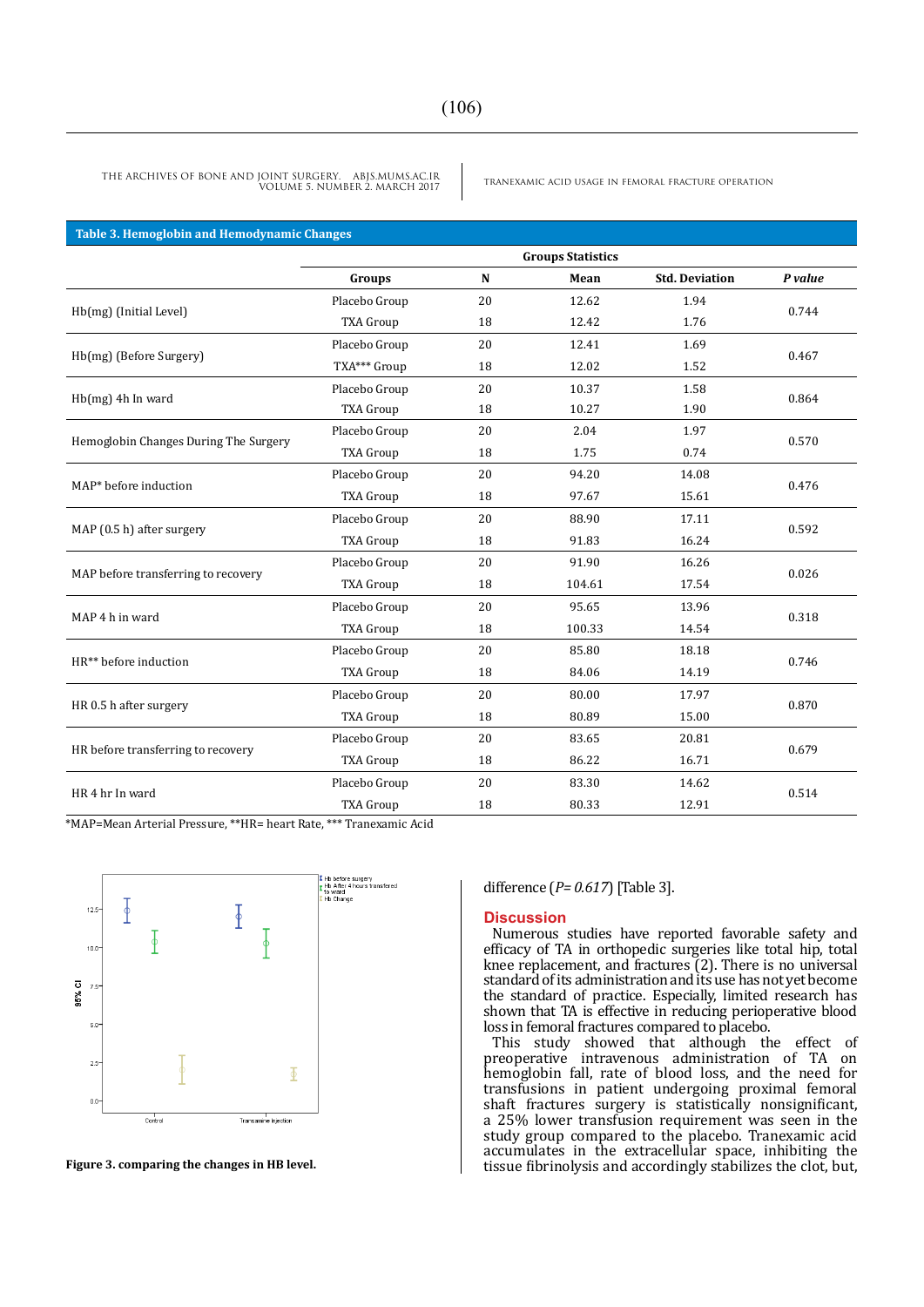has no effect on coagulation parameters (13). (Tyler C. Wind et al) evaluated the efficacy and safety of topical TA compared to its intravenous administration in patient undergoing total knee arthroplasty (TKA). They found that TA reduces the transfusion requirement in patients undergoing TKA (12). Robin G. mac Gilli Vary et al. showed that TA reduces bleeding in patients undergoing bilateral knee arthroplasty and reported that the mean amount of bleeding in the placebo group and groups of 15 and 10 mg/kg TA were 918, 462 and 678 mL, respectively. The amount of transfusion was similar in both study groups and significantly lower than that of the placebo group which is in line with the results of the current study (18). Sadeghi et al. showed that intravenous TA reduces blood loss and decreases the transfusion rate and volumes and the length of hospitalization in patients undergoing TKA (9). In a different study by Rannikko A. et al. oral TA 2 gram was given trice a day in the operating day and the day after surgery to the patients undergoing transurethral resection of the prostate (TURP) for benign prostatic hyperplasia (BPH). They concluded that oral TA significantly reduces intraoperative blood loss while it has no effect on the amount of postoperative bleeding (13).

The rout of TA administration and the type of surgery may be the reasons for their different results (13). Tranexamic acid has also been shown to reduce bleeding in patients undergoing posterior lumbar spine surgery  $(11)$ .

A lower transfusion rate (34%) was reported in TAtreated patients undergoing retropubic prostatectomy compared to the non-treated controls (55%) in a study performed in Milan, Italy. In addition, the -relative risk of transfusion in the study group was reported to be 0.62 (0.45-0.85). Also, no significant difference was found in the incidence of thromboembolic event between the two groups (19). Rate of vascular injury was 16% in the TA administered group and 6% in the placebo group *P=0.1* (20). A study on patients undergoing hip fracture surgery showed a significant difference (*P=0.06*) in transfusion rate in TA treated group (42%) with the placebo group (60%). It should be noticed that four studies are conducted on the strategies to attenuate PRBc transfusion ratio, and there is no universally accepted method yet.

Numerous research studies have showed that intraoperative treatment with proper dose of TA in order to reducing blood loss is a simple, safe, and more economic method compared to aprotinin and recombinant factor VII. In this current study, the efficacy of tranexamic acid administration in patients undergoing intramedullary nailing fixation for formal surgery was evaluated. However, According to the small sample size ( 38 patients), the results did not have enough strength to prove the usefulness of Tranexamic Acid in traumatic

femoral fracture operation. Also, as the inclusion criteria were very wide, TA might be useful for other orthopedic surgeries (10). In agreement with other studies conducted in this filed, we did not have any sever complications due to use of intravenous TA (12, 14, 15). Also, due to the insufficient follow up period, long term effects of TA on the incidence of thromboembolic events could not be evaluated in our study .On the other hand, a larger sample size with a longer follow up time are necessary to precisely determine the effectiveness and complications of TA (1). Use of Topical tranexamic acid is a new challenge in controlling intra operative blood loss among the major orthopedic surgery and there is strong recommendation in orthopedic surgery to compare these two from of TA topical and intravenous with each other (21, 22).

The present study demonstrated that, intravenous TA before skin incision in patient undergoing proximal femoral shaft fractures surgery, may reduce intraoperative blood loss and hemoglobin fall but without significant reduction in postoperative anemia. However, further investigations are necessary.

#### **Acknowledgments**

The authors would like to thank Anesthesiology Research Center, Guilan University of Medical Science for their help and cooperations.

This study was financially supported by Vice- Chancellorship of research and technology of Guilan University of Medical Science.

There was no conflict of interest.

Mohammad Haghighi MD Abbas Sedighinejad MD Gita Khanjanian MD Anesthesiology Research Center, Guilan University of Medical Sciences (GUMS), Poursina hospital, Rasht, Iran

Hossein Ettehad MD Mohsen Mardani-Kivi MD Ahmadreza Mirbolook MD Guilan University of Medical Sciences (GUMS), Orthopedic Research Center, Poursina hospital, Rasht, Iran

Bahram Naderi Nabi MD Guilan University of Medical Sciences (GUMS) Anesthesiology, Research Center, Poursina hospital, Rasht, Iran

Roya Moghaddam MD Guilan University of Medical Sciences, Rasht, Iran

#### **References**

1. Henry DA, Carless PA, Moxey AJ, O'Connell D, Stokes BJ, Fergusson DA, et al. Anti-fibrinolytic use for minimising perioperative allogeneic blood transfusion. Cochrane

Database Syst Rev. 2011; 16(3):CD001886.

2. Kim C, Park SS, Davey JR. Tranexamic acid for the prevention and management of orthopedic surgical